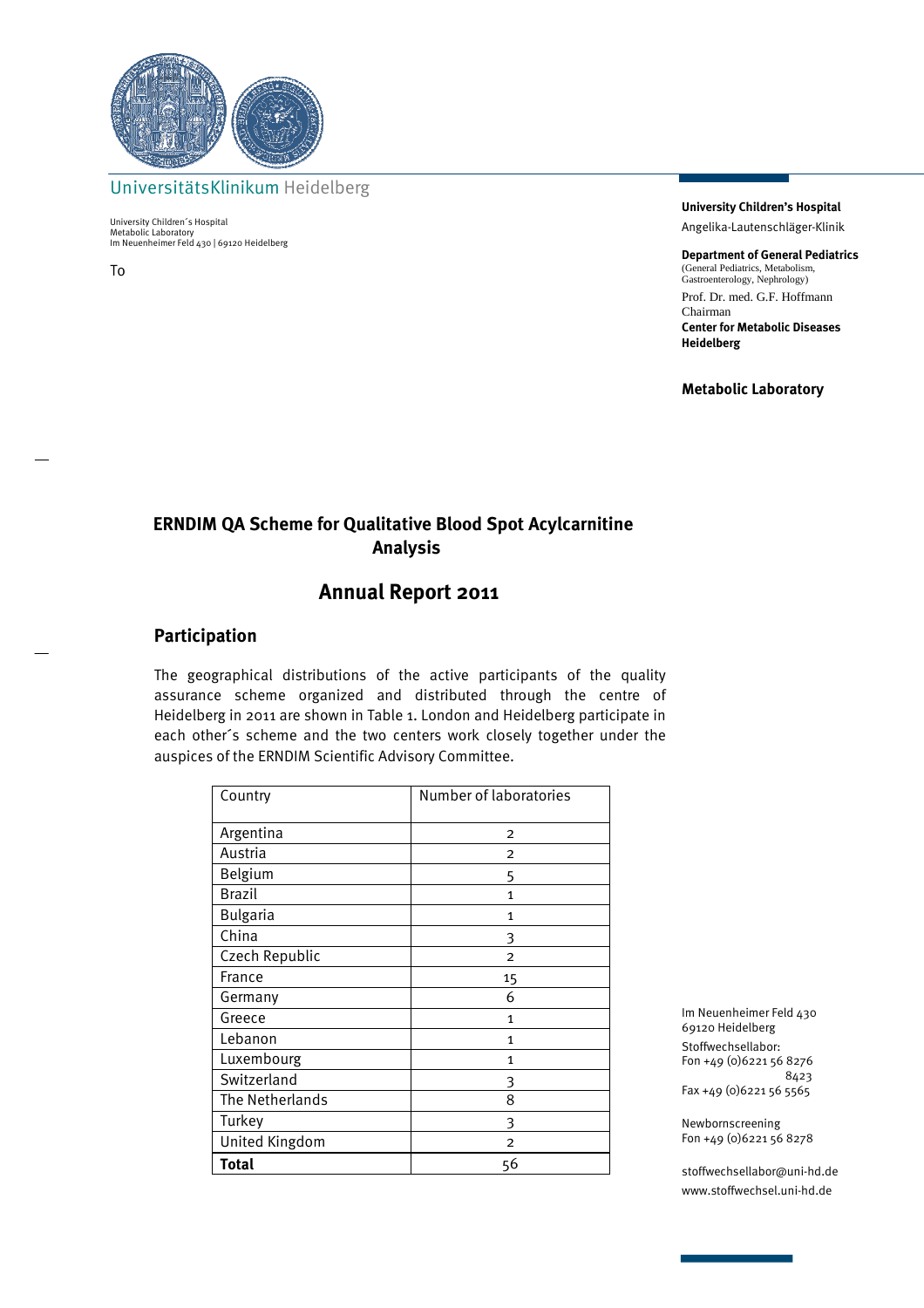

## **Samples and results**

Two sets of three blood spot samples (total 6; sample number 17A, 17B, 17C, 18A, 18B, 18C) were distributed to 56 laboratories.

Seven participants did not answer to any of the two circulations. Twelve laboratories returned results only for one circulation.

| Table 2: Receipt of results |                 |              |       |
|-----------------------------|-----------------|--------------|-------|
| <b>Circulation</b>          | In time returns | Late returns | Total |
| 1. circulation              | 39              |              | 46    |
| 2. circulation              | 37              |              | 39    |

## **Shipment of the samples**

Blood spot samples prepared on Whatman 903™ specimen collection paper were shipped on 09<sup>th</sup> September 2011 and on 04<sup>th</sup> April 2012.

| Table 3: Distribution of scores for individual samples (laboratories making returns) |                                                                    |    |    |   |    |    |
|--------------------------------------------------------------------------------------|--------------------------------------------------------------------|----|----|---|----|----|
|                                                                                      |                                                                    | -2 | -1 | 0 | 1  | 2  |
| Sample 17A*)                                                                         | Long-chain hydroxyacyl-CoA<br>dehydrogenase deficiency (mild form) |    |    |   |    |    |
| Sample 17B                                                                           | Propionic acidaemia                                                |    |    |   |    | 46 |
| Sample 17C*)                                                                         | Medium-chain acyl-CoA dehydrogenase<br>deficiency (mild form)      |    |    |   |    |    |
| Sample 18A                                                                           | Cobalamin A deficiency                                             |    |    |   |    | 38 |
| Sample 18B                                                                           | Normal profile                                                     |    |    | 5 | 11 | 23 |
| Sample 18C                                                                           | Medium-chain acyl-CoA dehydrogenase<br>deficiency                  |    |    |   |    | 39 |

\*) Samples were excluded from scoring. For details see 'Comments on performance'

## **Comments on performance**

The analytical and diagnostic performance in identifying **propionic acidaemia (#17B**) and a disorder of **cobalamin metabolism** (#18A) were nearly at 100%.

Sample #18B was collected from a healthy person. Only sixty-one percent regarded this acylcarnitine profil to be normal. Thirty-two percent diagnosed 3-methylcrotonyl-CoA carboxylase deficiency, HMG-CoA lyase deficiency, multiple carboxylase deficiency or HMG-CoA synthase deficiency based on the finding of increased C5OH. The reported concentrations for C5OH varied among the laboratories from 0.2 to 0.8 µmol/l and the upper normal levels from 0.14 to 0.66 µmol/l. A high upper normal level combined with the determination of a low concentration of C5OH and vice versa could explain the different outcome for sample #18B.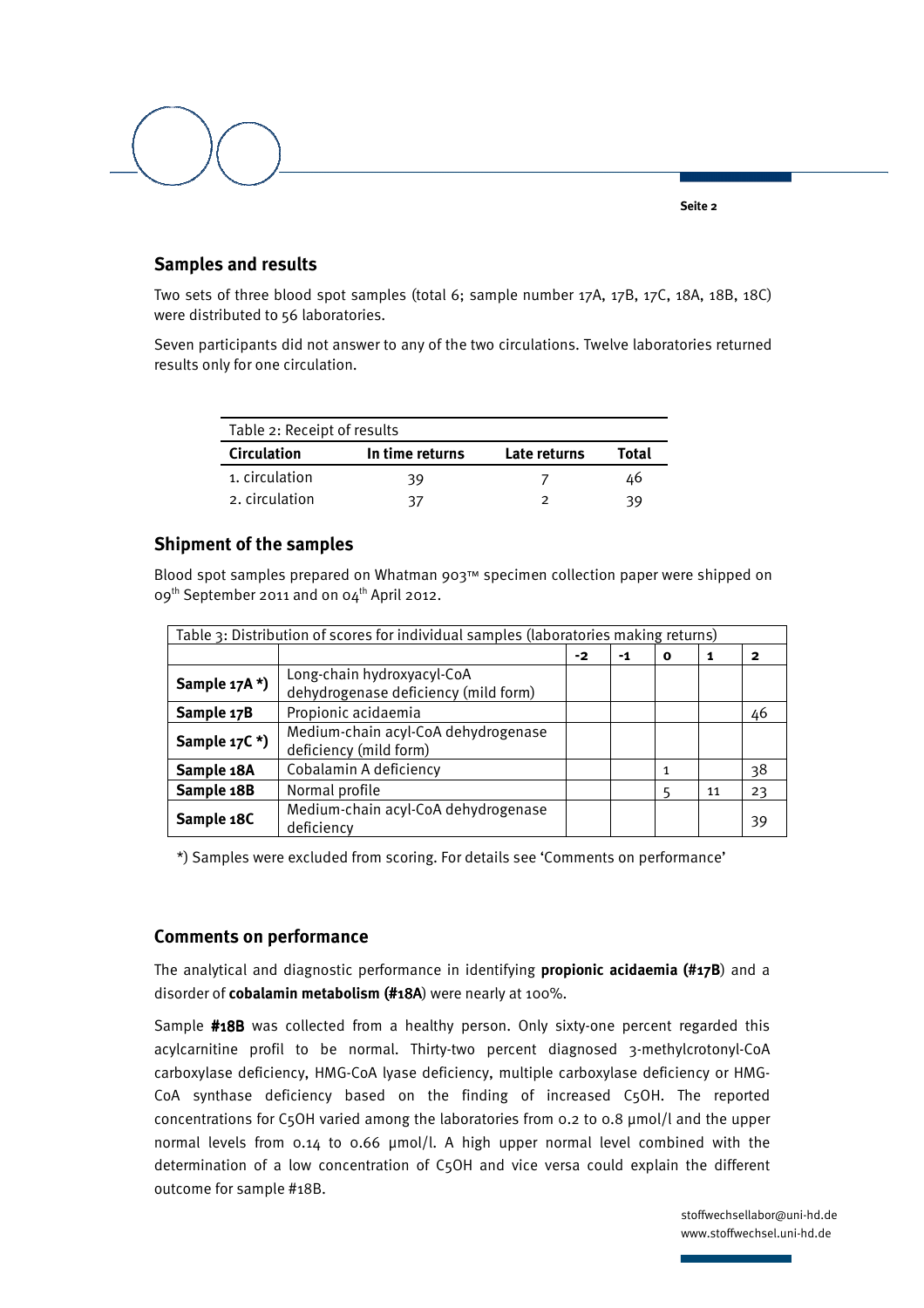We regard the determination of organic acids in a urine sample as a helpful way to clarify the diagnosis. This approach was scored one point.

Sample #17A was taken from a patient with **long-chain hydroxyacyl-CoA dehydrogenase deficiency**. This was a difficult case because it was a mild type of LCHAD deficiency with only small increased concentrations of C16OH, C18OH and C18:1OH. Only fifty-two percent of the participants diagnosed LCHAD deficiency. Because it was a difficult analytical challenge to detect those small increases in metabolite concentrations sample #17A was excluded from the overall scoring.

Both sample #17C and #18C were cases of **medium-chain acyl-CoA dehydrogenase deficiency**.

Sample **#18C** clearly showed increased concentrations of C6, C8, C10:1 and C10 which where detected by all active laboratories.

Sample **#17C** was a mild type of MCAD deficiency which showed only borderline concentrations of the relevant metabolites. Sixty percent of the participants reported a normal profile. Thirty-seven percent of the laboratories found C8 increased, twenty-two percent C10:1 and fifteen percent increased C10. Table  $4$  shows the medians of the reported concentrations. The listed upper normal values ('norm') are the medians of the reported values for both samples.

| Table $4$ : median of the reported concentrations [ $\mu$ mol/l] |     |       |                   |                 |
|------------------------------------------------------------------|-----|-------|-------------------|-----------------|
|                                                                  | C6  | C8    | C <sub>10:1</sub> | C <sub>10</sub> |
| norm                                                             | 0.2 | 0.2   | 0.16              | 0.25            |
| #17C                                                             | 0.1 | 0.235 | 0.1               | 0.14            |
| #18C                                                             | 0.4 | 1.3   | 0.47              | 0.71            |

Table 4 shows that in sample  $\#17C$  only the C8 concentration is borderline increased. This explains the low performance for #17C. Like sample #17A this is a very difficult case. Therefore we decided to exclude sample #17C also from the overall scoring.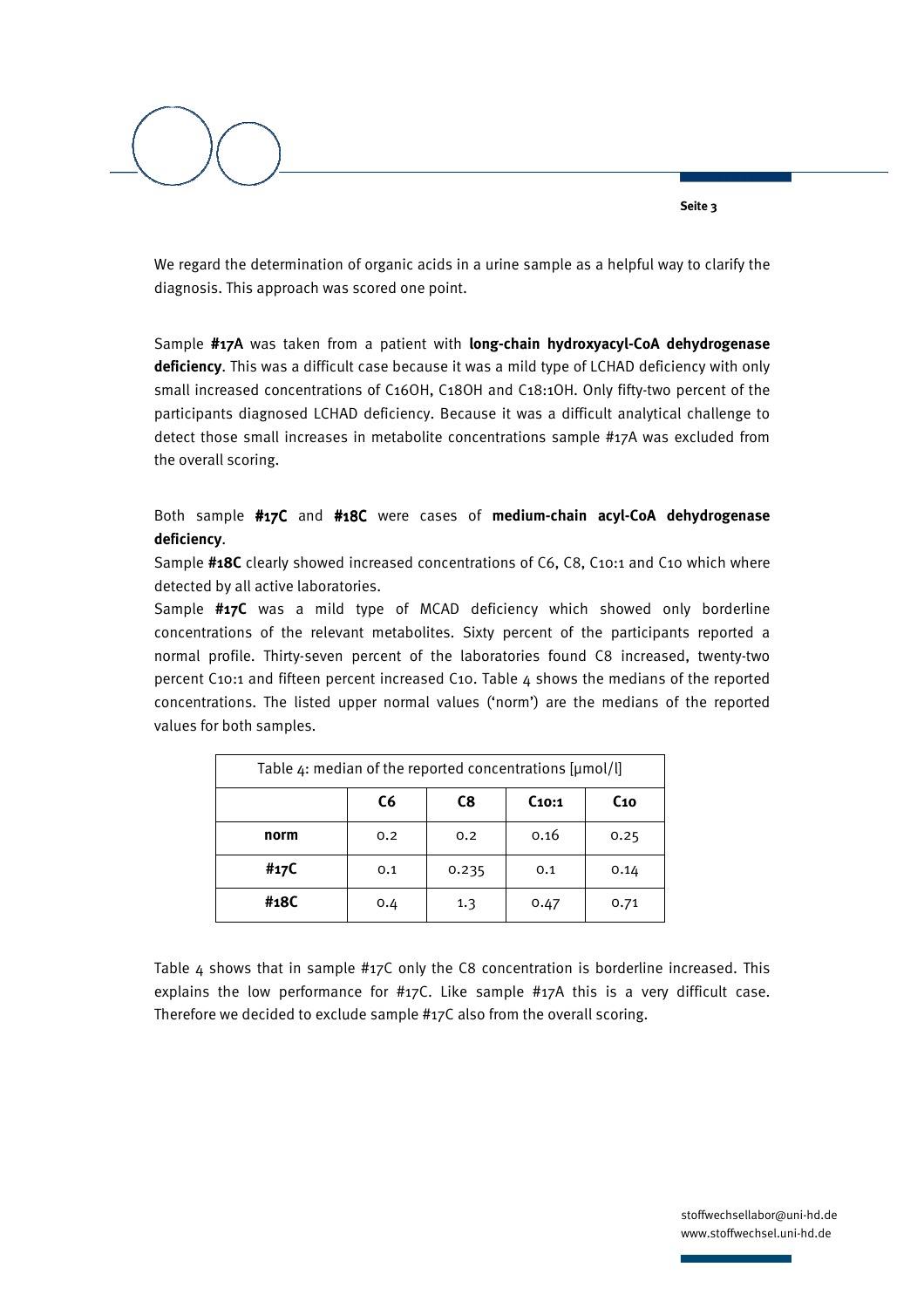

### **Scoring scheme**

Individual returns for each sample were scored on the scale

- 2 Correct/satisfactory
- 1 Helpful but incomplete
- 0 Unhelpful / failing to return a result
- -1 Slightly misleading
- -2 Misleading

The ERNDIM organisation provides a single "Certificate" to cover participation and performance in all its schemes.

For the "Qualitative Acylcarnitine Scheme" we adopted the criteria to define "Participation" and "Satisfactory Performance" from the well-established system of the "Qualitative Organic Acid Scheme".

"Participation" will be defined as requiring all two returns during a year and "Satisfactory Performance" as obtaining a score of 7 or more out of maximum score 12.

We are aware that these criteria are rather arbitrary but we are convinced that they will represent the different contexts in which the participants are working.

#### **For the exceptional situation in 2011 with two excluded samples a maximum of 8 points could be obtained. "Satisfactory Performance" was defined as obtaining a score of 4 or more.**

The participants´ cumulative scores are shown in table 5. Cumulative scores are the scores for the whole year.

This year twenty participants (36%) got full marks!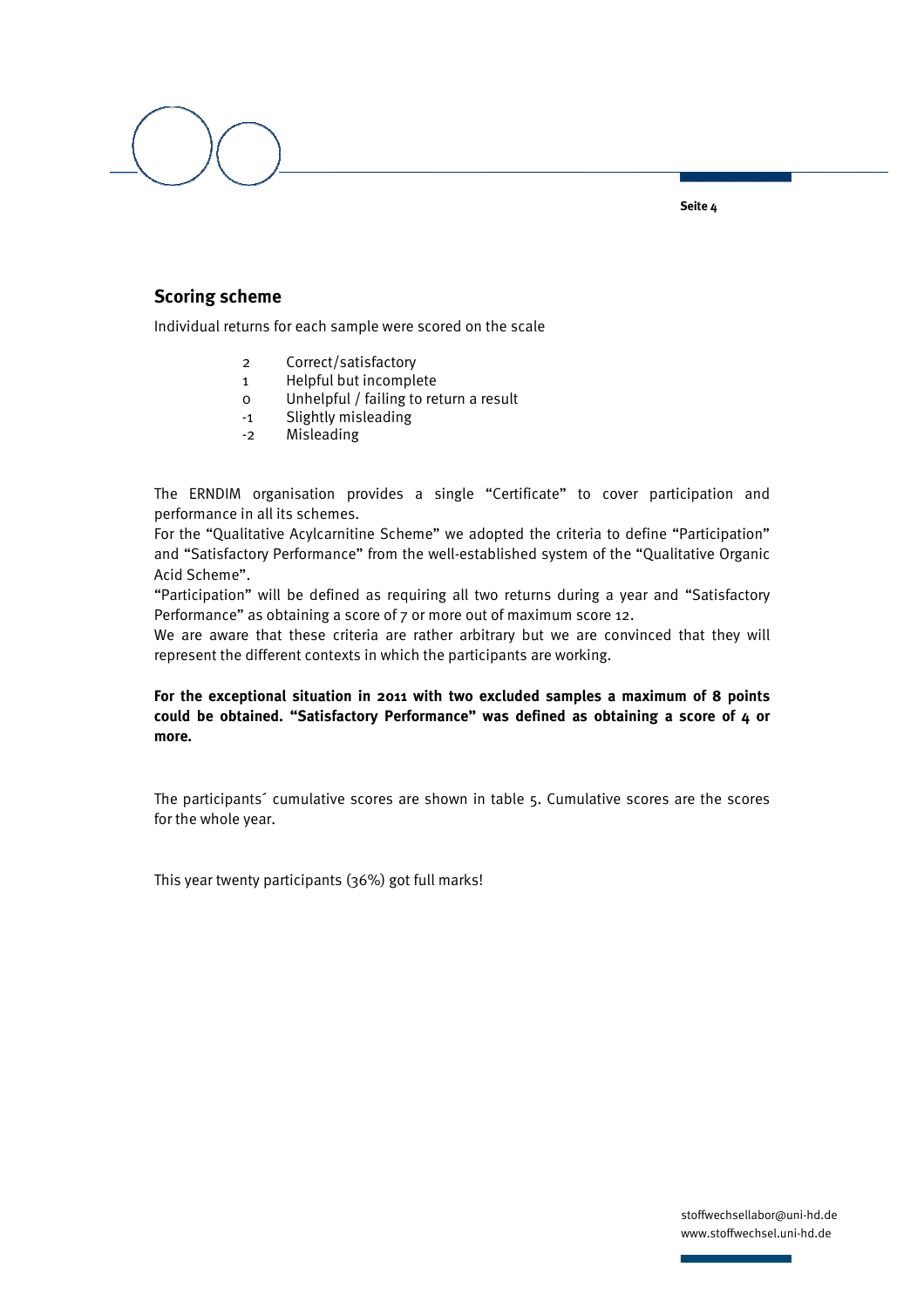

Table 5: cumulative total scores 2011 (all registered laboratories that returned results for both circulations)

|                          | <b>Number of laboratories</b> |
|--------------------------|-------------------------------|
| <b>Cumulative scores</b> | 2011                          |
| 12                       | Not defined                   |
| 11                       | Not defined                   |
| 10                       | Not defined                   |
| 9                        | Not defined                   |
| 8                        | 20                            |
| 7                        | 11                            |
| 6                        | 8                             |
| 5                        | O                             |
| 4                        | $\mathbf{1}$                  |
| 3                        | O                             |
| 2                        | 9                             |
| 1                        | $\Omega$                      |
| o                        | 7                             |

# **Your individual scores for #Sample 17A – 18C:**

Sample #17A Sample #17B Sample #17C Sample #18A Sample #18B Sample #18C

## **Your total score 2011**

Your total score for 2011 was: Your number of returns in 2011 was:

> stoffwechsellabor@uni-hd.de www.stoffwechsel.uni-hd.de